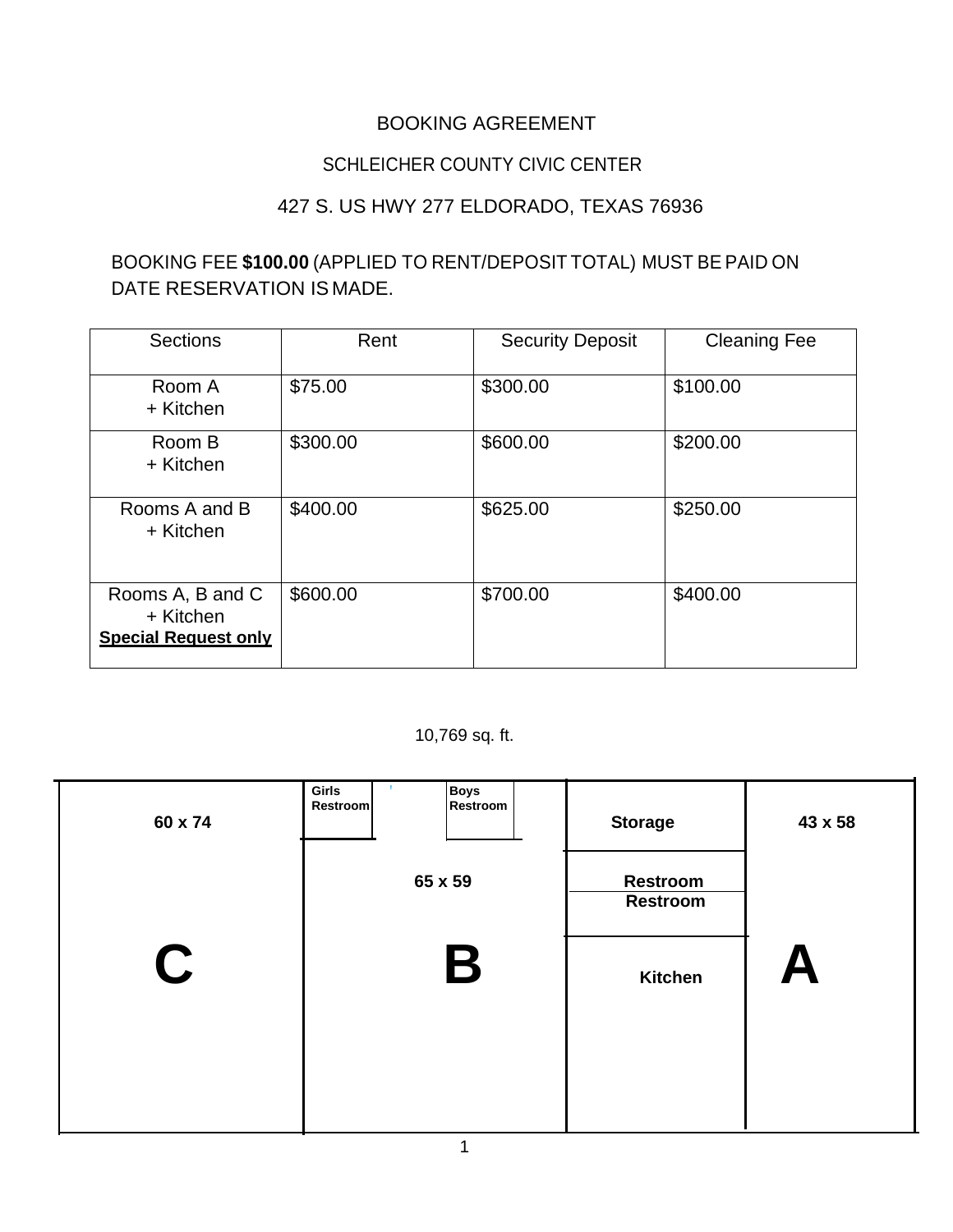# **Schleicher County Civic Center**

|                                                   | CITY: ___________________________________ ZIP CODE: ____________________________ |
|---------------------------------------------------|----------------------------------------------------------------------------------|
|                                                   |                                                                                  |
|                                                   |                                                                                  |
|                                                   |                                                                                  |
| \$100.00 Booking fee will be applied to total.    |                                                                                  |
| Total Amount Paid _______________________________ |                                                                                  |
|                                                   |                                                                                  |

Make checks payable to **SCHLEICHER COUNTY CIVIC CENTER** (Returned checks will be charged a fee of \$35.00). To avoid loss of booking fee, cancelations must be made at least 15 days prior to the rental reservation.

**Alcohol will be present: \_\_\_\_\_\_\_\_\_ YES \_\_\_\_\_\_\_\_ NO**

**IF ALCOHOL WILL BE PRESENT YOU WILL NEED TO CONTACT THE SCHLEICHER COUNTY SHERIFF'S DEPARTMENT FOR SECURITY. SECURITY FEE IS \$280.00. THIS MUST BE PAID IN ADVANCE TO OBTAINING A KEY. YOU MUST BRING YOUR PAID RECEIPT WITH YOU WHEN PICKING UP KEY. REFER TO PAGE 4.** 

**The Schleicher County Sheriff's Department or a certified law enforcement officer has the authority to enforce the rules. The Schleicher County Sheriff's Department has the authority to enforce the rules and may close the Civic Center for any violation of the rules.**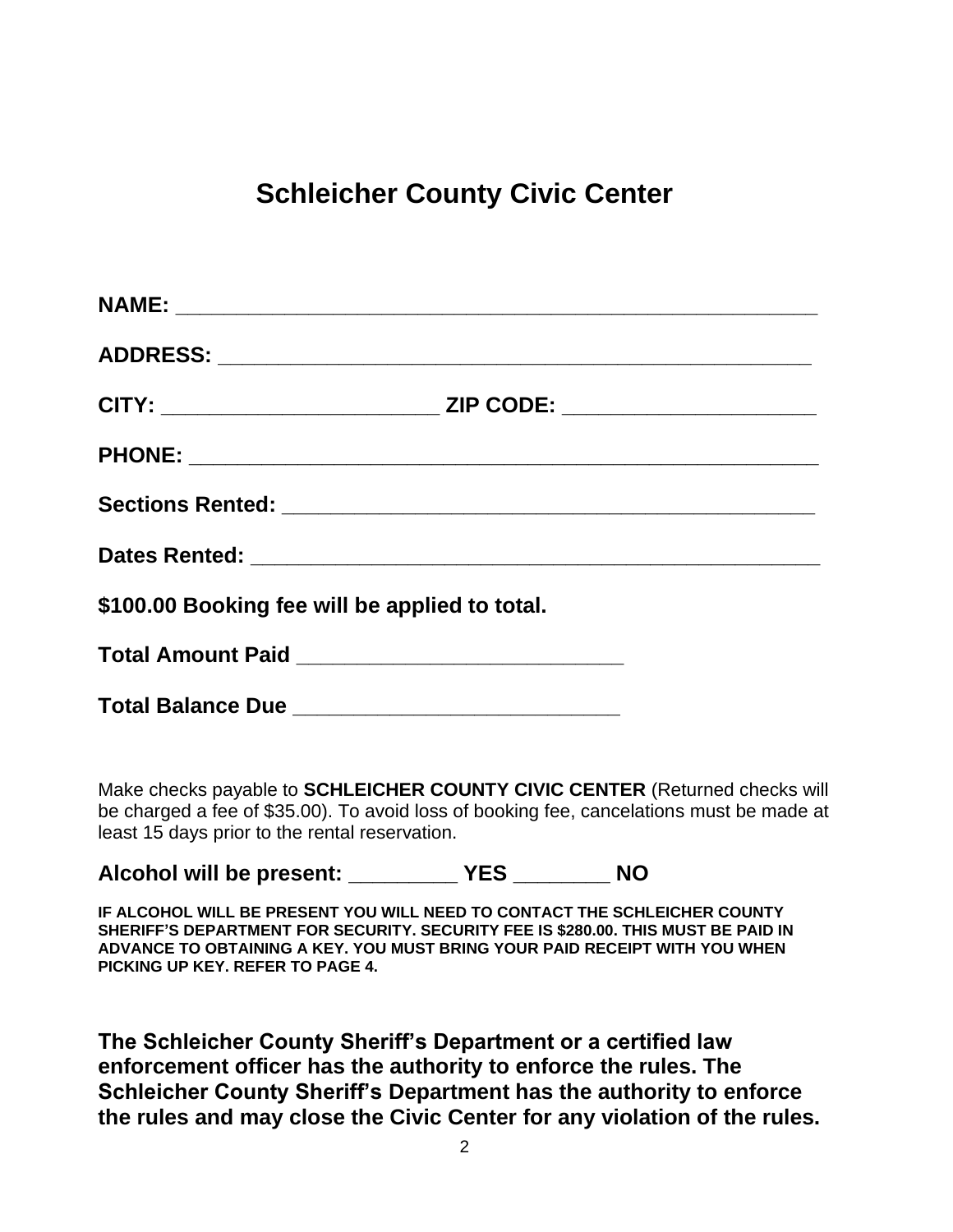#### **SCHLEICHER COUNTY FACILITY RULES OF USE**

# **CIVIC CENTER**

Reservations can be made at the Schleicher County Courthouse located at 2 South Divide, Monday through Friday 8:00 a.m. to 12.00 p.m. and 1:00 p.m. to 5:00 p.m. Rentals may not be booked more than a year in advance. All bookings are on a first come first serve basis.

\$100.00 booking fee is required at the time of booking and will be applied to the total rental/deposit fee. The security/cleaning/damage/rental fees are required to be paid in full by the time a key is picked up. There will be a \$35.00 returned check fee. We accept cash, personal checks, money orders and cashier's checks.

Keys may be picked up one (1) day prior to event, granted the facility is not scheduled for a prior day event**. Keys must be returned within three (3) business days after the event. \*ALL KEYS MUST BE RETURNED TO THE SAME OFFICE YOU RECEIVED THEM FROM. FAILURE TO DO SO WILL RESULT IN A \$10.00 REPLACEMENT FEE TO BE DEDUCTED FROM YOUR DEPOSIT**.

**\*The deposit will only be returned if there have been no rule violations and the facility is left clean and in good working order. See Rules for clean up on page 4.** 

**\*In accordance to the Local Government Code 154.025, when a debt owed to the County is reported, all future payments owed to that person from Schleicher County must be withheld and applied to the debt owed until paid in full.**

**\*Deposits may take 2 to 3 weeks to be processed and returned by mail.**

**\*Minor damages will be charged against the deposit. Major damages will result in loss of entire deposit.** 

**\*Booking fee will not be returned in the event of a cancelation unless notice is given to the Schleicher County Judges Office at least fifteen (15) days prior to reservation date.** 

**\*Room C of the Civic Center is request only. Addressing the Commissioners Court is required for rental.**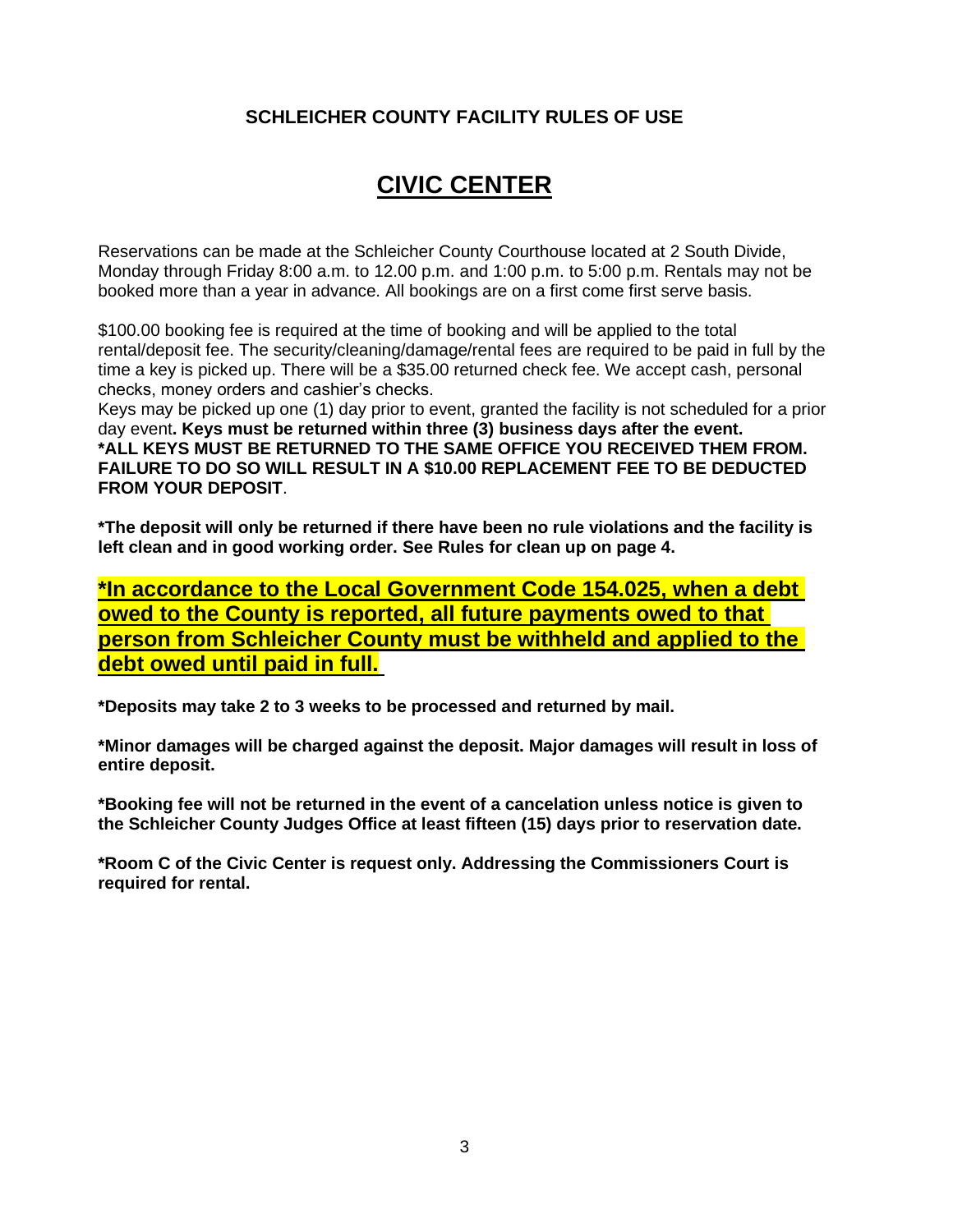### **RULES:**

#### **\*\*Lessee agrees to pay Lessor all deposits/rental fees, including security and cleaning fees, prior to taking possession of the premises.**

- 1. Nothing is to be taken from the facility and no loan of equipment is allowed.
- 2. All events at the Facility must be concluded by 12:00 a.m. (midnight) Sunday through Friday and by 1:00 a.m. on Saturday nights.
- 3. Alcohol usage will be left to the discretion of Lessee. If alcohol is present, no less than two (2) security officers are required. A receipt from Sheriff's Department will be required as proof when key is picked up.
- 4. No drinks allowed on the dance floor. **No glass bottles or glass containers** shall be allowed anywhere at the Civic Center. Except in the kitchen area.
- 5. Decorations: No aluminum or metal confetti is allowed. No free-floating balloons are allowed, they may interfere with the heating and air conditioning systems. No nails, screws, hot glue, tape, duct tape, packing tape or staples may be used on any of the interior walls. Do not tape anything to the speakers, lighting fixtures, ceiling or TV's.
- 6. There is **NO SMOKING** allowed on the premises.

#### **RULES FOR CLEAN UP:**

- 1. Lessee is responsible for setting up their own tables and chairs.
- 2. Lessee is responsible for taking down all decorations from walls, tables and chairs.
- 3. Lessee is responsible for the removal of any food from the stove and refrigerator. Make sure there is no food left behind and that it is properly disposed of in the dumpsters outside.

**\*\*\*If the items stated above are not completed and your Authorized Cleaner has to complete them for you, the additional cost of cleaning will be deducted from your security/damage deposit. Amount deducted unknown until service is complete.**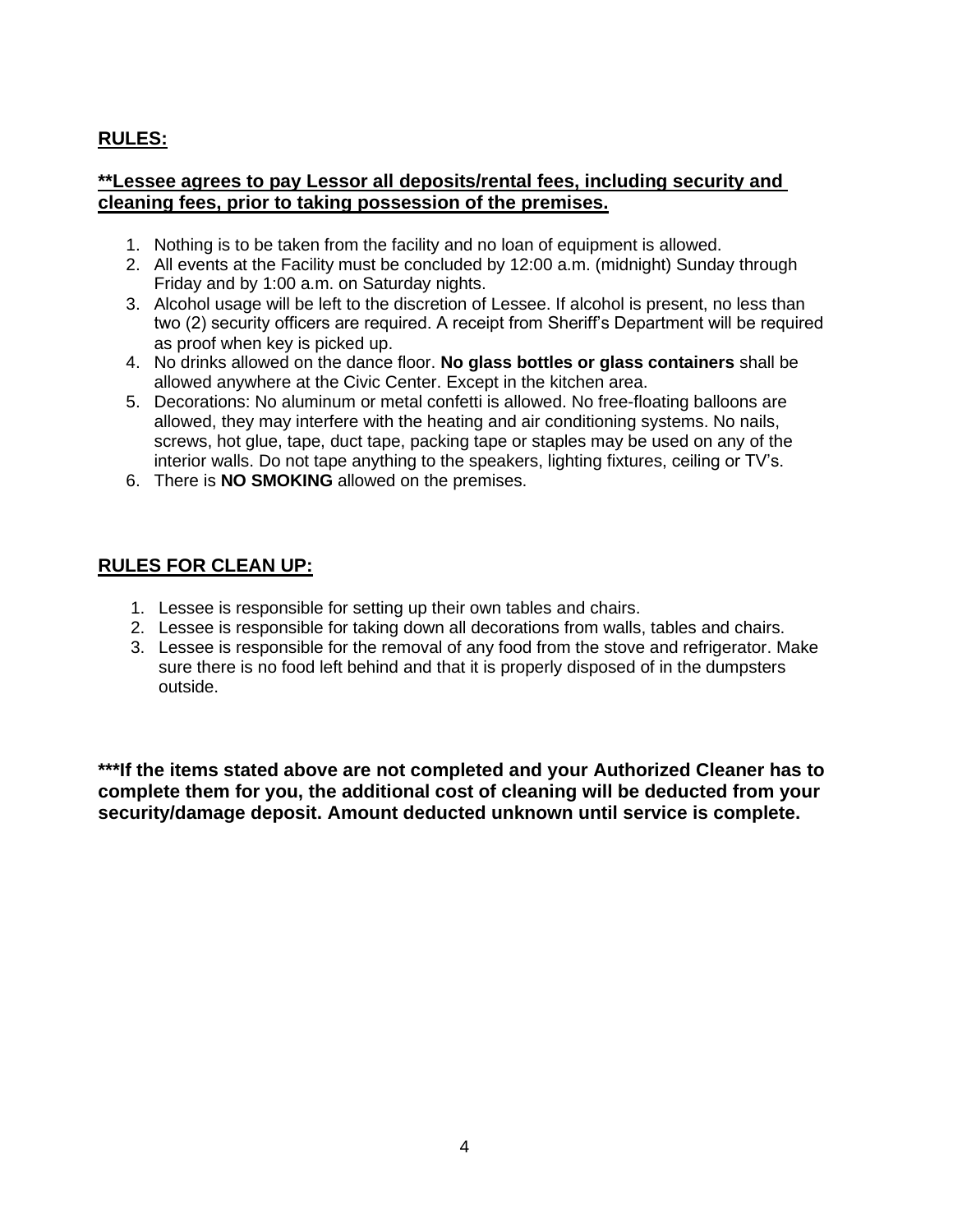#### **SECURITY:**

If alcohol is allowed a security payment of \$280.00 will need to be paid to the Schleicher County Sheriff's Department. They can be reached at 4 South Divide (325) 853-2737. Lessee will need to provide a receipt of payment from Sheriff's Department prior to obtaining keys to facility.

Lessee agrees they will promptly execute and fulfill all ordinances and regulations of the State, County, City and other Governmental Agencies applicable to the leased premises. All ordinances imposed by the Board of Health, Sanitation, Sheriff's or Police Department of Correction, prevention and abatement of nuisances in connection with said leased premises during the term of the lease, at Lessee's sole expense and cost.

Lessee shall permit Lessor agents, employees and elected officials to enter the leased premises at any time to inspect premises.

Any further inquiries regarding rules can be made at the Schleicher County Judge's Office.

# **Maintenance and Service Request Contacts**

In the event of a maintenance emergency there is an Authorized Maintenance Service Employee. Below is the person who can help with any and all building related issues.

# **Maintenance - Arturo Garcia County Cell - 325-939-9814**

With any other questions or concerns please contact

### **\*County Judge Charlie Bradley - 325-939-9808**

**\*Stacey Ellingwood - 325-226-9237**